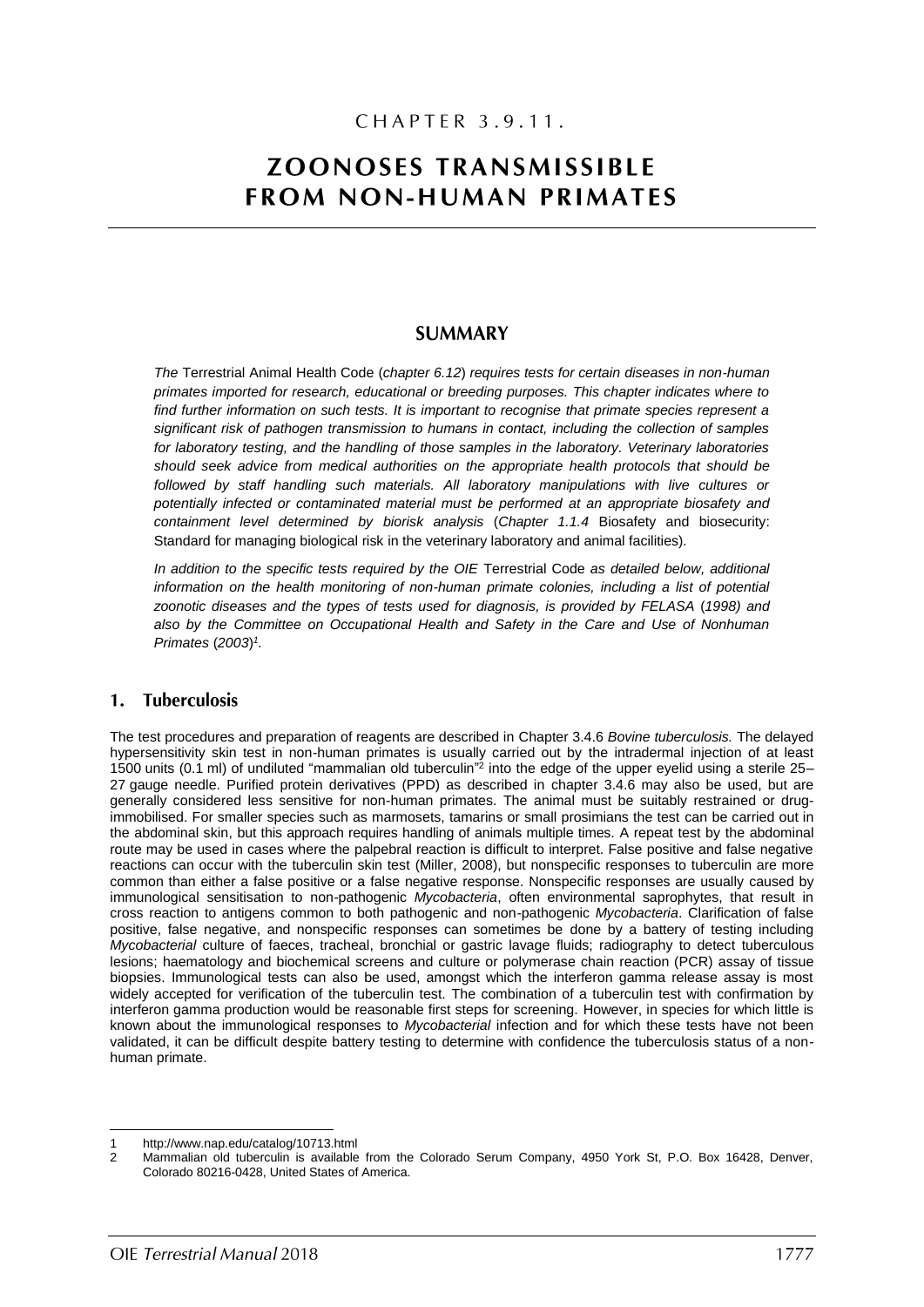### Enteric bacteria (Salmonella, Shigella, Yersinia and Campylobacter spp.)  $2.$

These organisms can be detected by standard bacteriological culture methods on samples of fresh faeces or rectal swabs. Culture techniques for Salmonella are described in Chapter 3.9.8 *Salmonellosis* and for *Campylobacter* spp. in Chapter 3.9.3 *Infection with* Campylobacter jejuni *and* C. coli*.* Methods for the collection, transport and processing of faecal samples are described by WHO (2003). Methods for culture of *Shigella* are described in Appendix 9. Commercial panels of PCR reagents covering the main pathogens are also available for screening faecal samples.

Enteric species of *Yersinia* include *Y. enterocolitica* and *Y. pseudotuberculosis.* Culture and enrichment are more effective if carried out at lower temperatures (4°C rather than 25°C). Details of culture methods including suitable enrichment media are described by Laukanen *et al.* (2010) and Arrausi-Subiza *et al.* (2014). The latter also describe real-time PCR methods for the identification of culture isolates. A general overview of *Y. enterocolitica*  and *Y. pseudotuberculosis* is given by Fredriksson-Ahomaa *et al.* (2007), including biochemical methods for the identification of culture isolates.

#### **Hepatitis B** 3.

Hepatitis B virus (HBV) is classified in the family *Hepadnaviridae*, and is associated with severe disease in humans, where infection is widespread. Although other hepadnaviruses have been identified, only chimpanzees, gorillas, orang-utans, gibbons and woolly monkeys carry similar viruses to humans, and transmission to humans has not been reported. If procedures with these animals pose a risk to humans, the non-human primates should be tested for evidence of infection by serological methods for antibodies to hepatitis-B core antigen and surface antigen. The test methods are described by Krajden *et al.* (2005).

### 4. Macacine herpesvirus 1 (Simian herpes B virus, Cercopithecine herpesvirus 1)

Macacine herpesvirus affects macaques (*Macaca* spp*.*), and is associated with fatal laboratory infection of humans. It is lethal to some other Old World species, such as colobus, patas and De Brazza's monkeys (Elmore & Eberle, 2008). The situation in New World monkeys is unclear, since human herpesvirus can be lethal for marmosets, but capuchins may be infected with macacine herpesvirus by contact with macaques without developing lethal infection (Coulibaly *et al.,* 2004; Huemer *et al.,* 2002). Non-human primates that have been in contact with macaques may therefore pose a risk of human infection from macacine herpesvirus. Diagnosis is best done by serology with recombinant macacine herpesvirus antigens (Elmore & Eberle, 2008). Specified pathogen free colonies of macaques without macacine herpesvirus are being developed.

### 5. Simian retroviruses

These include simian immunodeficiency virus (SIV), simian type D retrovirus (SRV), simian T-lymphotropic virus, simian foamy virus and gibbon ape leukaemia virus. They pose a potential risk to humans. Diagnostic procedures for infections in non-human primates rely on serology, virus isolation and PCR. See Murphy & Switzer (2008).

### 6. **Endo-** and ectoparasites

Non-human primates should be screened during quarantine for the presence of parasites by standard parasitological techniques, according to the parasite under investigation. Methods for these tests may be found in standard parasitological textbooks (Cogswell, 2007; Smith *et al.,* 2007) or, for specific parasites, the relevant chapter in this *Terrestrial Manual*, such as 3.9.4 *Cryptosporidiosis* and 3.9.9 *Toxoplasmosis*.

### 7. Other zoonotic pathogens

As well as those infections and infestations referred to above, there is a long list of zoonotic agents that may be carried by various species of non-human primate. Given the close phylogenetic relationship between humans and other primates it must be assumed that most pathogens can transmit zoonotically. Further details including the likely host species, and a suitable regimen for health monitoring in primate colonies, are given in FELASA (1998, currently under review). The following table is derived from that publication, but is not exhaustive.

Table 1 should be interpreted in context, taking into account the species of primate, its origin (captive bred or wild caught) and its housing. Animals held in cages where they can come into contact with other species or their excreta can acquire infections from one group to the next, which may be asymptomatic but would cause an infection risk if they were transferred to another room or centre. Wild-caught animals may harbour additional conditions e.g. yaws (*Treponema pallidum*), depending on their origin. Not all pathogens are relevant: wild caught macaques (and most captive bred ones) are a risk for macacine herpesvirus, but this is NOT a risk for other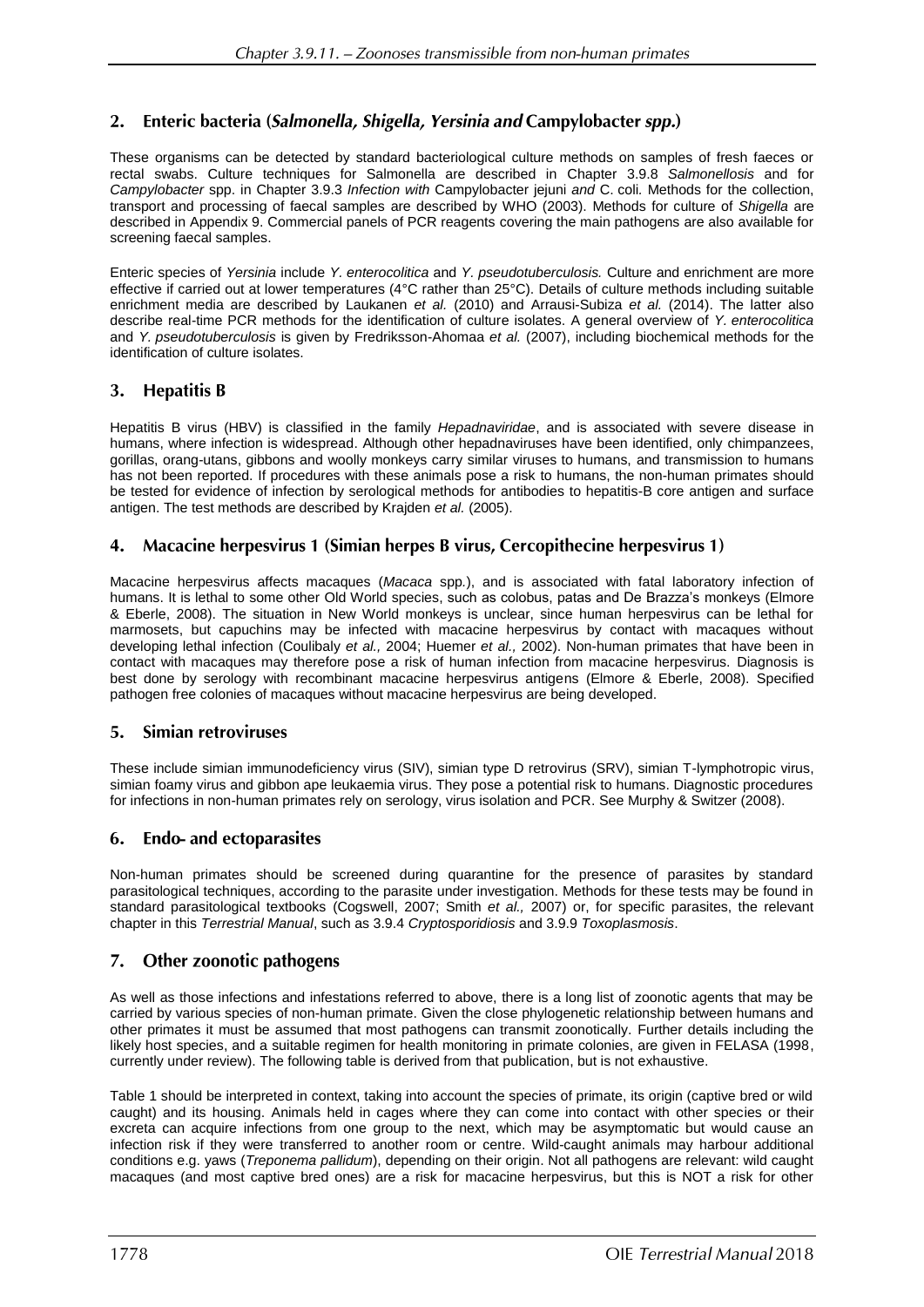species that have not been in direct contact with macaques so testing would be pointless and unnecessary. Similarly, based on current research, Marburg virus is a risk in wild-caught African non-human primates, and is unlikely to present a risk to New World primates (but it can infect humans). Yellow fever is unlikely to be a risk in primates of Asian origin, but it can infect humans. An individual risk assessment should be made for each case, and screening applied accordingly. Similarly, when screening animals for infection prior to transferring them to another room, centre or back to the wild, a risk assessment should be made on relevant pathogens for the species and any additional risks from the environment in which they were held. Animals exposed to antibiotics repeatedly, or multi-resistant pathogens during their captivity, may also pose a risk for infecting other colonies and human contacts. In addition the anthropozoonotic potential for humans to transmit pathogens to non-human primates should be considered.

Table 1. Microorganisms and parasites of current concern in non-human primates (based on FELASA [1998])

| (1) Viruses                                                                                 |
|---------------------------------------------------------------------------------------------|
| Adenoviruses                                                                                |
| Ebola virus                                                                                 |
| Foamy virus                                                                                 |
| Hepatitis A virus                                                                           |
| Hepatitis B virus                                                                           |
| Herpes T, Herpesvirus platyrrhinae, Saimiriine herpesvirus 1                                |
| Herpesvirus cercopithecus, (SA 8), Cercopithecine herpesvirus 2                             |
| Herpesvirus saimiri, Saimiriine herpèsvirus 2                                               |
| Lyssa virus (rabies)                                                                        |
| Macacine herpesvirus (formerly B virus, Herpesvirus simiae, Cercopithecine herpesvirus 1)   |
| Marburg virus                                                                               |
| Monkeypox virus                                                                             |
| Papiine herpesvirus 2 (formerly Cercopithecine herpesvirus 16)                              |
| Simian haemorrhagic fever virus                                                             |
| Simian immunodeficiency virus (SIV)                                                         |
| Simian retroviruses or<br>Simian betaretroviruses (formerly Simian retrovirus, type D (SRV) |
| Simian T-cell lymphotropic virus-1 (STLV-1)                                                 |
| <b>SV 40</b>                                                                                |
| West Nile virus                                                                             |
| Yellow fever virus                                                                          |
| Zika virus                                                                                  |
| (2) Bacteria                                                                                |
| Burkolderia pseudomallei                                                                    |
| Campylobacter fetus                                                                         |
| Campylobacter jejuni                                                                        |
| Leptospira interrogans (various serovars)                                                   |
| Mycobacterium africanum                                                                     |
| Mycobacterium bovis                                                                         |
| Mycobacterium tuberculosis                                                                  |
| Salmonella enteritidis                                                                      |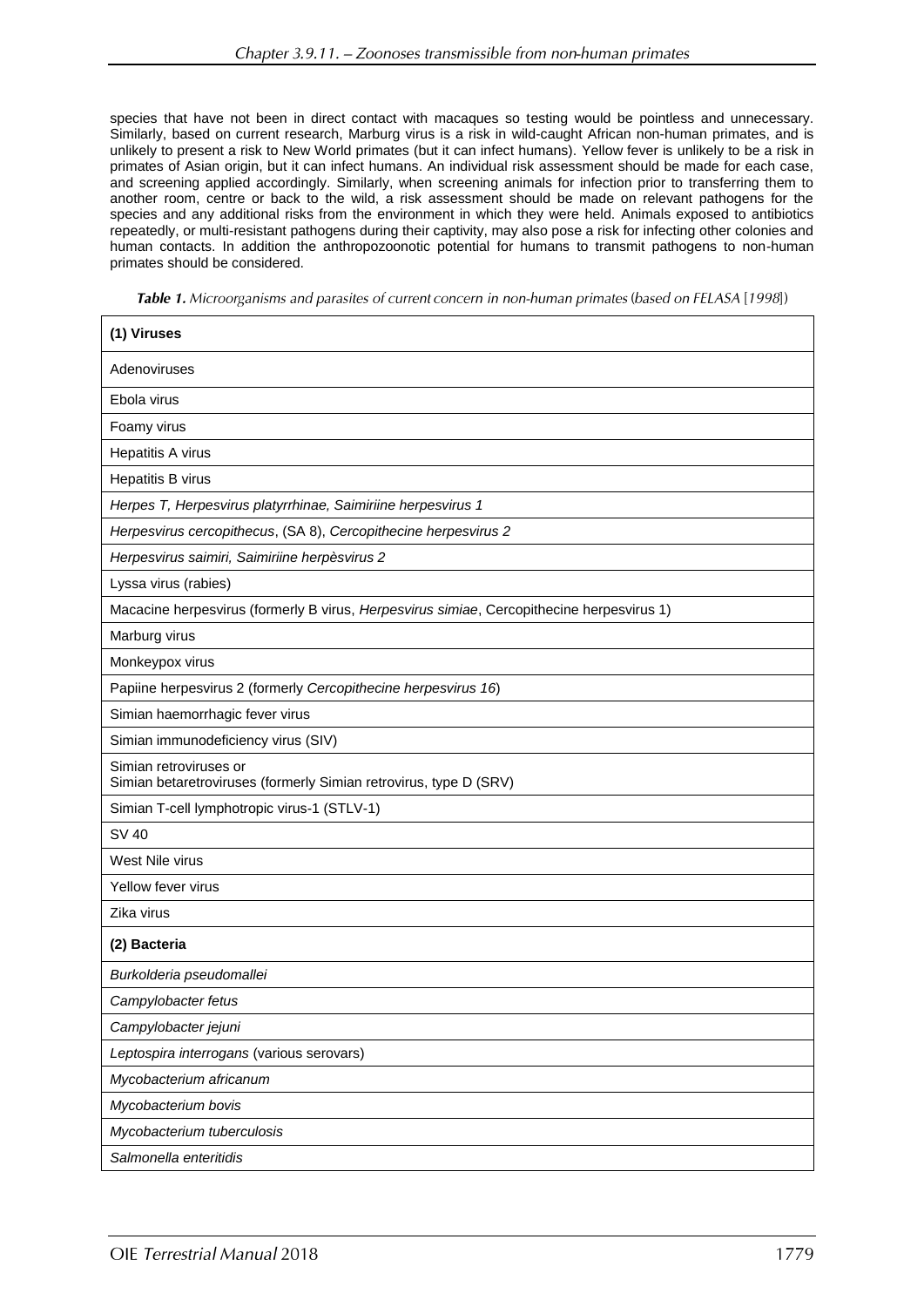Table 1. (cont.) Microorganisms and parasites of current concern in non-human primates (based on FELASA [1998])

| (2) Bacteria (cont.)                                   |
|--------------------------------------------------------|
| Salmonella typhimurium                                 |
| Shigella flexneri                                      |
| Yersinia pseudotuberculosis                            |
| (3) Parasites                                          |
| Ectoparasites:<br><b>Mites</b><br>Lice<br><b>Ticks</b> |
| Entamoeba histolytica                                  |
| Giardia spp.                                           |
| Plasmodia malariae, vivax                              |
| Plasmodium brasiliensis                                |
| Plasmodium cynomolgi                                   |
| Plasmodium species                                     |
| Pneumonyssus simicola                                  |
| Prosthenorchis elegans                                 |
| Strongyloides stercoralis                              |
| Toxoplasma gondii                                      |
| <b>Trichuris</b>                                       |
| (4) Dermatomycosis                                     |
| Trichophyton                                           |

### **REFERENCES**

ARRAUSI-SUBIZA M., IBABE J., ATXAERANDIO R., JUSTE R.A. & BARRAL M. (2014). Evaluation of different [enrichment](http://www.biomedcentral.com/1746-6148/10/192) methods for [pathogenic](http://www.biomedcentral.com/1746-6148/10/192) *Yersinia* species detection by real time PCR. *BMC Vet. Res.*, **10**, 192 (29 August 2014). available at: <http://www.biomedcentral.com/1746-6148/10/192>

COGSWELL F. (2007). Chapter 21: Parasites of Non-human Primates. *In:* Flynn's Parasites of Laboratory Animals, 2nd Edition, Baker D.G., ed. Blackwell, Ames, Iowa, USA, pp. 693–743.

COULIBALY C., HACK R., SEIDL J., CHUDY M., ITTER G. & PLESKER R. (2004). A natural asymptomatic herpes B virus infection in a colony of laboratory brown capuchin monkeys (*Cebus apella*). *Lab. Anim,* **38**, 432–438.

ELMORE D. & EBERLE R. (2008). Monkey B virus (Cercopithecine herpesvirus 1). *Comp. Med,* **58**, 11–21.

FELASA (1998), Health monitoring of non-human primate Colonies. Recommendations of the Federation of European Laboratory Animal Science Associations (FELASA) Working Group on Non-Human Primate Health [\(http://lan.sagepub.com/content/33/suppl\\_1/3.full.pdf\)](http://lan.sagepub.com/content/33/suppl_1/3.full.pdf)

FREDRIKSSON-AHOMAA M. (2007). *Yersinia enterocolitica* and *Yersinia pseudotuberculosis. In:* Infectious Disease: Foodborne Diseases. Humana Press, Totowa, New Jersey, USA, pp. 79–113. available at:<http://eknygos.lsmuni.lt/springer/655/79-113.pdf>

HUEMER H. P., LARCHER C., CZEDIK-EYSENBERG T., NOWOTNY N. & REIFINGER M. (2002). Fatal infection of a pet monkey with Human herpesvirus. *Emerg. Infect. Dis.,* **8**, 639–642.